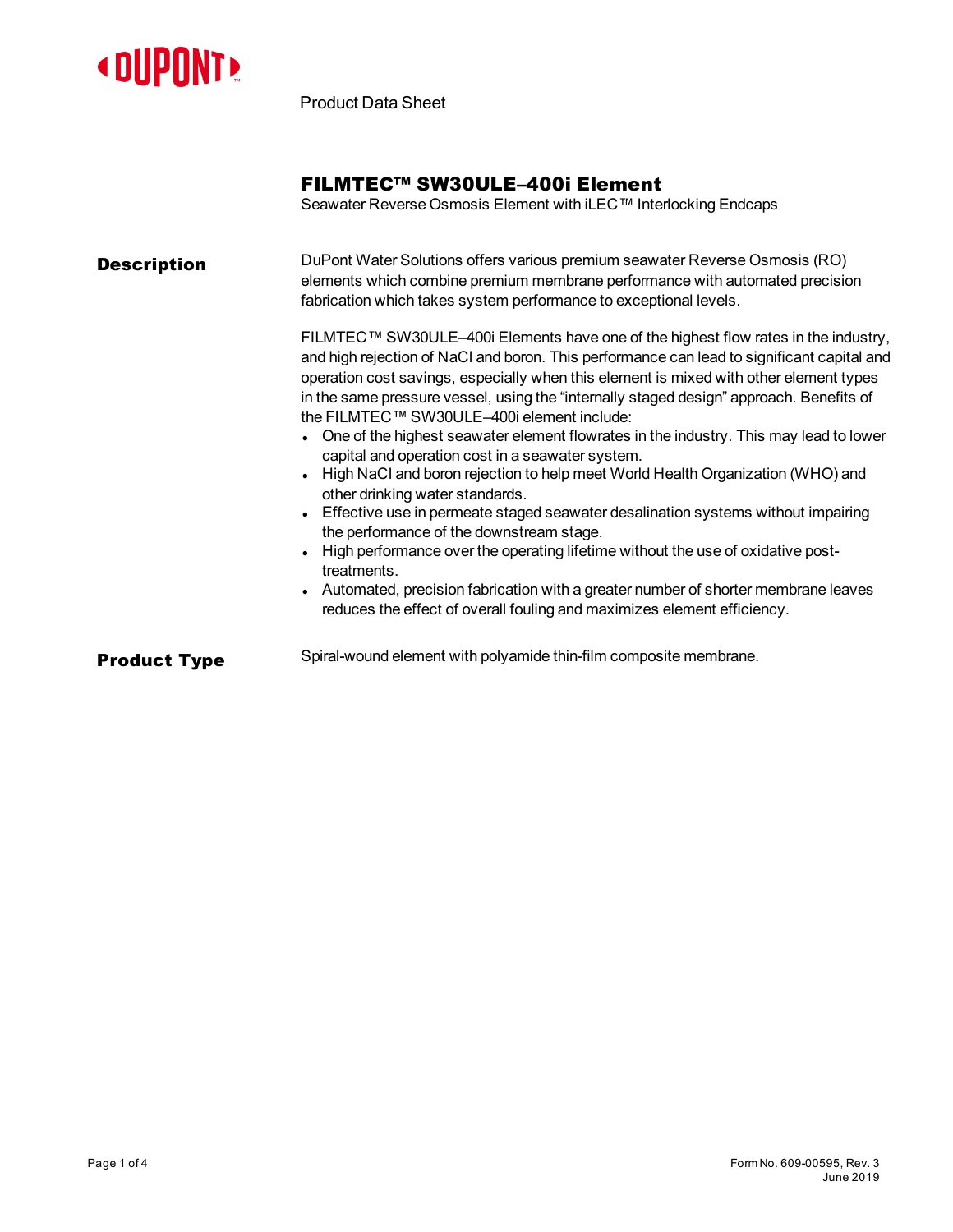## Typical Properties

|                         |           | <b>Active</b>     |                                                                           |       | <b>Permeate Flow</b> |                                                                                                                                                                                                                                                                                                                                                                                                                                                                                                                                                                                                                            |                                                                                                                                                                                        |  |
|-------------------------|-----------|-------------------|---------------------------------------------------------------------------|-------|----------------------|----------------------------------------------------------------------------------------------------------------------------------------------------------------------------------------------------------------------------------------------------------------------------------------------------------------------------------------------------------------------------------------------------------------------------------------------------------------------------------------------------------------------------------------------------------------------------------------------------------------------------|----------------------------------------------------------------------------------------------------------------------------------------------------------------------------------------|--|
|                         |           | Area              | <b>Feed Spacer</b>                                                        |       | Rate                 | <b>Stabilized Boron</b>                                                                                                                                                                                                                                                                                                                                                                                                                                                                                                                                                                                                    | <b>Stabilized Salt</b>                                                                                                                                                                 |  |
| <b>FILMTEC™ Element</b> | $(f t^2)$ | (m <sup>2</sup> ) | Thickness (mil)                                                           | (GPD) | $(m^3/d)$            | Rejection (%)                                                                                                                                                                                                                                                                                                                                                                                                                                                                                                                                                                                                              | Rejection (%)                                                                                                                                                                          |  |
| <b>SW30ULE-400i</b>     | 400       | 37                | 28                                                                        | 8,400 | 31.8                 | 86.4                                                                                                                                                                                                                                                                                                                                                                                                                                                                                                                                                                                                                       | 99.60                                                                                                                                                                                  |  |
|                         |           | 1.                |                                                                           |       |                      | The above benchmark values are based on the following test conditions: 32,000 ppm NaCl, 700 psi                                                                                                                                                                                                                                                                                                                                                                                                                                                                                                                            |                                                                                                                                                                                        |  |
|                         |           |                   | (5.5 MPa), 77°F (25°C), pH8 and 8% recovery.                              |       |                      |                                                                                                                                                                                                                                                                                                                                                                                                                                                                                                                                                                                                                            |                                                                                                                                                                                        |  |
|                         |           | 2.                | Permeate flows for individual elements may vary ± 15%.                    |       |                      |                                                                                                                                                                                                                                                                                                                                                                                                                                                                                                                                                                                                                            |                                                                                                                                                                                        |  |
|                         |           | З.                | Minimum Salt Rejection is 99.50%.                                         |       |                      |                                                                                                                                                                                                                                                                                                                                                                                                                                                                                                                                                                                                                            |                                                                                                                                                                                        |  |
|                         |           | 4.                |                                                                           |       |                      | Stabilized salt rejection is generally achieved within 24 – 48 hours of continuous use; depending upon                                                                                                                                                                                                                                                                                                                                                                                                                                                                                                                     |                                                                                                                                                                                        |  |
|                         |           |                   | feedwater characteristics and operating conditions.                       |       |                      |                                                                                                                                                                                                                                                                                                                                                                                                                                                                                                                                                                                                                            |                                                                                                                                                                                        |  |
|                         |           | 5.                | Product specifications may vary slightly as improvements are implemented. |       |                      |                                                                                                                                                                                                                                                                                                                                                                                                                                                                                                                                                                                                                            |                                                                                                                                                                                        |  |
|                         |           |                   | FILMTEC™ element complies with the specified performance.                 |       |                      | Each FILMTEC™ SW30ULE-400i Element is tested on flow and rejection performance<br>using a standard test at 700 psi. Further information about these tests is available in the<br>literature (Form No. 609-02161). Potential defects in element construction are detected<br>and elements which do not comply with the quality protocol are discarded. The results of<br>the standard test at 700 psi may be reported in a Certificate of Analysis (COA). All<br>FILMTEC™ elements comply with the performance given in the above table; the<br>Certificate of Conformance (COC) provides assurance for a customer that the |                                                                                                                                                                                        |  |
|                         |           |                   |                                                                           |       |                      | to help with the interpretation of Certificates of Analysis, the performance expectations                                                                                                                                                                                                                                                                                                                                                                                                                                                                                                                                  | It is evident the expected results of standard tests performed at 700 psi and 8% recovery<br>are different from the nominal performance condition of 800 psi and 8% recovery. In order |  |

#### Standard Test performed at 700 psi (4.8 MPa)

## Expected Properties and Performance at Common Standard Test Conditions: 800 psi (5.5 MPa)

|                         | <b>Active Area</b> |                   | <b>Feed Spacer</b> | Rate   |           | <b>Stabilized Boron</b> | <b>Stabilized Salt</b> |  |
|-------------------------|--------------------|-------------------|--------------------|--------|-----------|-------------------------|------------------------|--|
| <b>FILMTEC™ Element</b> | (ft $^2$ )         | (m <sup>2</sup> ) | Thickness (mil)    | (GPD)  | $(m^3/d)$ | <b>Rejection (%)</b>    | Rejection (%)          |  |
| <b>SW30ULE-400i</b>     | 400                | 37                | 28                 | 11.000 | 41.6      | 89                      | 99.70                  |  |

1. The above valuesare normalized from the 700-psi specification standard test to the following conditions: 32,000 ppm NaCl, 800 psi (5.5 MPa), 77°F (25°C), pH 8 and 8% recovery. Due to the high permeabilityof SW30ULE elements, they are not tested at the typical feed pressure for standard test conditions of 800 psi but at a lower feed pressure of 700 psi.

2. Permeate flows for individual elements may vary  $\pm 15\%$ .

3. Minimum Salt Rejection is99.60%.

are described in the table below.

4. Stabilized salt rejection is generally achieved within 24 - 48 hours of continuous use; depending upon feedwater characteristicsand operating conditions.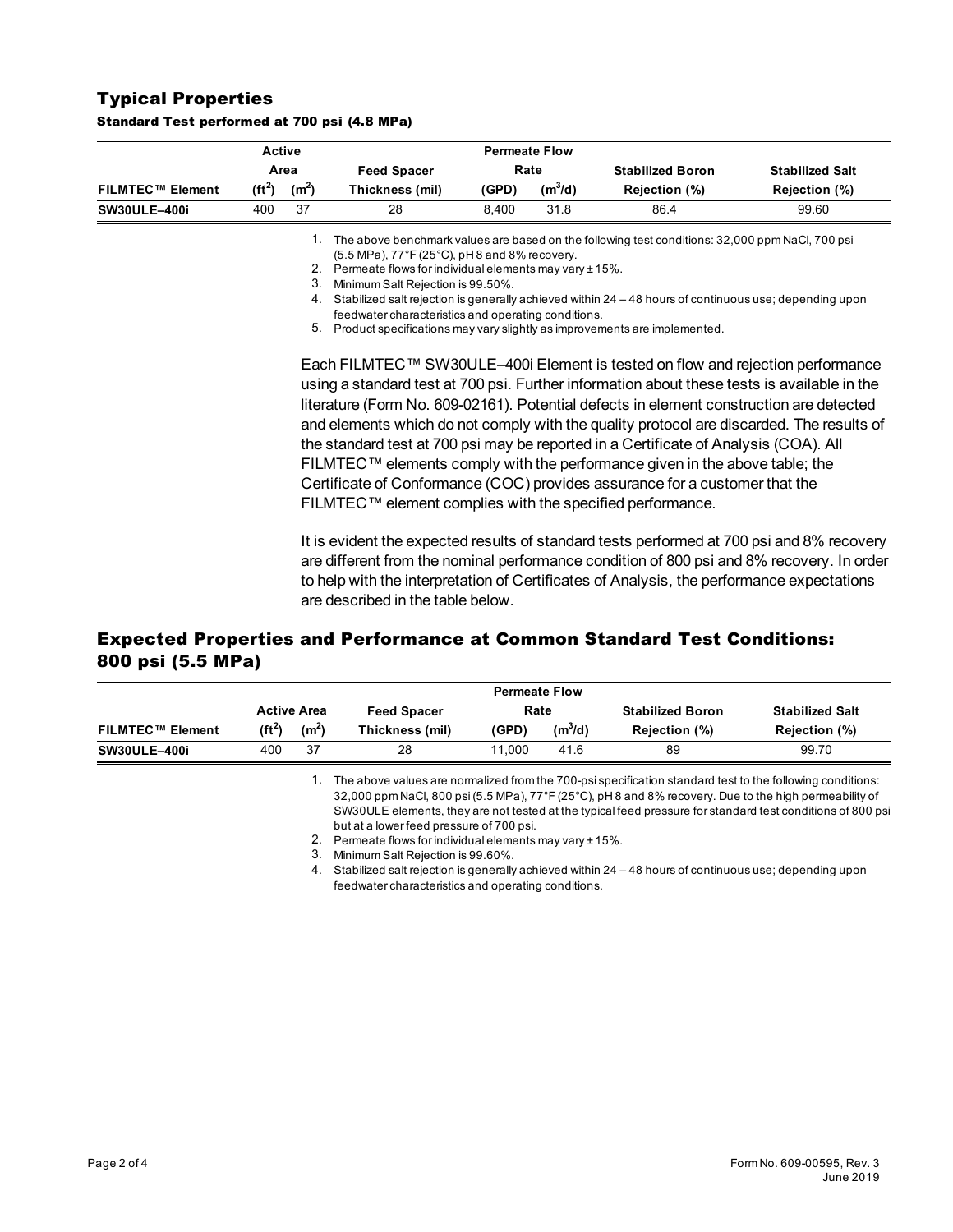# Element **Dimensions**



| FILMTEC™ Element    | (in.) | (mm) | (in., | (mm) | (in., | (mm) | (in.,     | (mm)  |
|---------------------|-------|------|-------|------|-------|------|-----------|-------|
| <b>SW30ULE-400i</b> | 40.0  | .016 | 40.5  | ,029 | 7.9   | 201  | l .125 ID | 29 ID |

1. Refer to DuPont Water Solutions Design Guidelines for multiple-element applications. 1 inch = 25.4 mm

2. Elements fit nominal8-inch (203-mm) I.D. pressure vessel.

3. Individualelements with iLEC™ Interlocking Endcaps measure 40.5 inches (1,029 mm) in length (B). The net length (A)of the elements when connected is40.0 inches (1,016 mm).

| <b>Operating and</b><br><b>Cleaning Limits</b>       | Maximum Operating Temperature <sup>ab</sup>                                                                                                                                                                                                                                                                                                                                                                                                                                                                                                                                                                                                                                                                                                                                                      | 113°F (45°C)        |  |  |  |  |
|------------------------------------------------------|--------------------------------------------------------------------------------------------------------------------------------------------------------------------------------------------------------------------------------------------------------------------------------------------------------------------------------------------------------------------------------------------------------------------------------------------------------------------------------------------------------------------------------------------------------------------------------------------------------------------------------------------------------------------------------------------------------------------------------------------------------------------------------------------------|---------------------|--|--|--|--|
|                                                      | Maximum Operating Pressure <sup>b</sup>                                                                                                                                                                                                                                                                                                                                                                                                                                                                                                                                                                                                                                                                                                                                                          | 1.200 psig (83 bar) |  |  |  |  |
|                                                      | Maximum Element Pressure Drop                                                                                                                                                                                                                                                                                                                                                                                                                                                                                                                                                                                                                                                                                                                                                                    | 15 psig (1 bar)     |  |  |  |  |
|                                                      | pH Range                                                                                                                                                                                                                                                                                                                                                                                                                                                                                                                                                                                                                                                                                                                                                                                         | $2 - 11$            |  |  |  |  |
|                                                      | Continuous Operation <sup>a</sup>                                                                                                                                                                                                                                                                                                                                                                                                                                                                                                                                                                                                                                                                                                                                                                | $2 - 11$            |  |  |  |  |
|                                                      | Short-Term Cleaning (30 min.) <sup>c</sup>                                                                                                                                                                                                                                                                                                                                                                                                                                                                                                                                                                                                                                                                                                                                                       | $1 - 13$            |  |  |  |  |
|                                                      | Maximum Feed Silt Density Index (SDI)                                                                                                                                                                                                                                                                                                                                                                                                                                                                                                                                                                                                                                                                                                                                                            | SDI <sub>5</sub>    |  |  |  |  |
|                                                      | Free Chlorine Tolerance <sup>d</sup>                                                                                                                                                                                                                                                                                                                                                                                                                                                                                                                                                                                                                                                                                                                                                             | $< 0.1$ ppm         |  |  |  |  |
|                                                      | a. Maximum temperature for continuous operation above pH 10 is $95^{\circ}$ F (35 $^{\circ}$ C).<br>b. Operation at pressures up to 1,200 psig (83 bar) is allowable under certain conditions. Consult your<br>DuPont representative for advice on applications above 1,000 psig (69 bar) and/or above 95°F (35°C).<br>c. Refer to guidelines in "Cleaning Procedures" for more information.<br>Under certain conditions, the presence of free chlorine and other oxidizing agents will cause premature<br>d.<br>membrane failure. Since oxidation damage is not covered under warranty, DuPont Water Solutions<br>recommends removing residual free chlorine by pretreatment prior to membrane exposure. Please refer to<br>technical bulletin "Dechlorinating Feedwater" for more information. |                     |  |  |  |  |
| <b>Additional</b><br>Important<br><b>Information</b> | Before use or storage, review these additional resources for important information:<br>Usage Guidelines for FILMTEC™ 8" Elements<br><b>System Operation: Initial Start-Up</b><br>Handling, Preservation and Storage<br>* Permeate obtained from first hour of operation should be discarded                                                                                                                                                                                                                                                                                                                                                                                                                                                                                                      |                     |  |  |  |  |
| <b>Product</b><br><b>Stewardship</b>                 | DuPont has a fundamental concern for all who make, distribute, and use its products, and<br>for the environment in which we live. This concern is the basis for our product stewardship<br>philosophy by which we assess the safety, health, and environmental information on our<br>products and then take appropriate steps to protect employee and public health and our<br>environment. The success of our product stewardship program rests with each and every<br>individual involved with DuPont products— from the initial concept and research, to<br>manufacture, use, sale, disposal, and recycle of each product.                                                                                                                                                                    |                     |  |  |  |  |